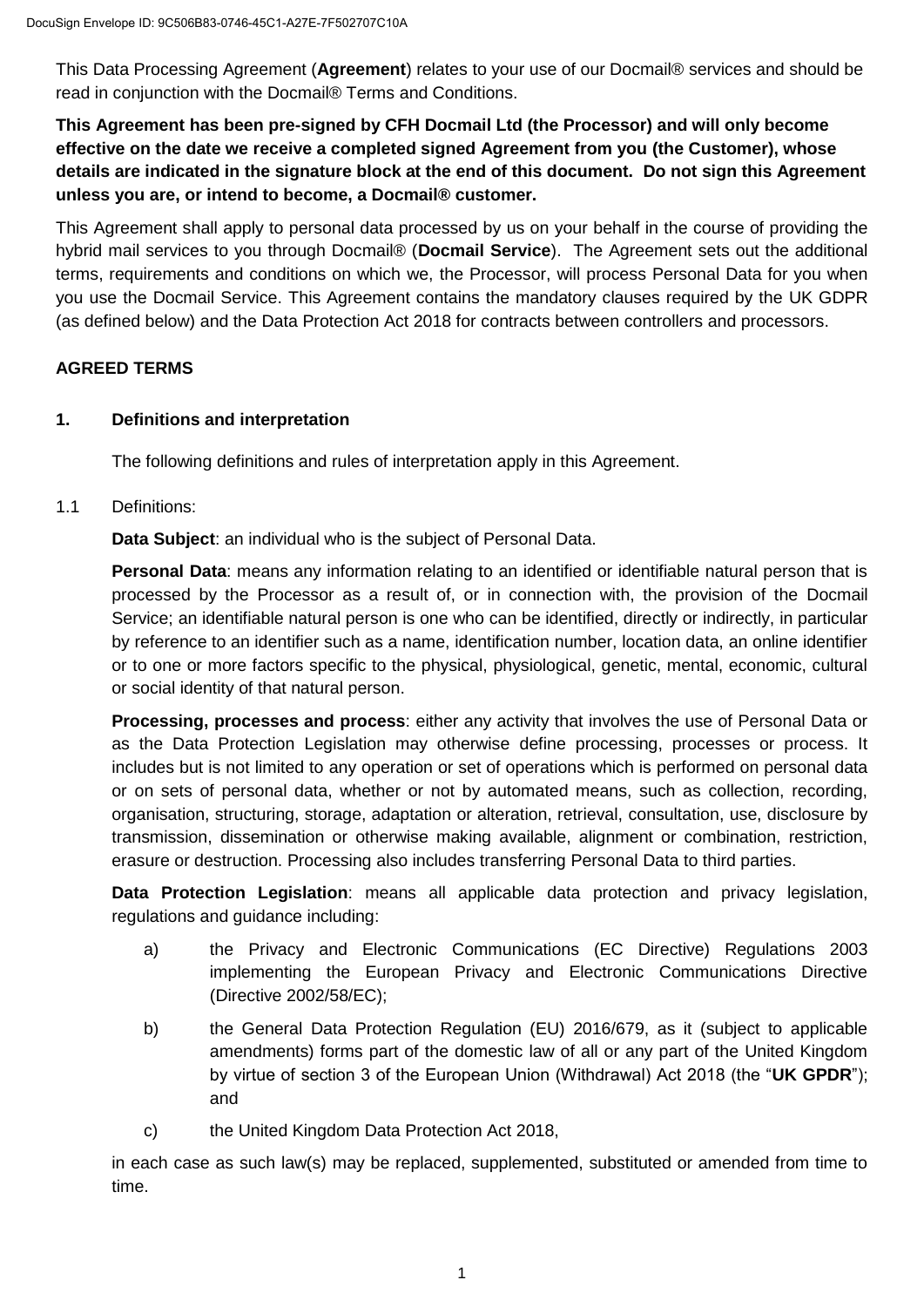**Personal Data Breach**: a breach of security leading to the accidental or unlawful destruction, loss, alteration, unauthorised disclosure of, or access to, Personal Data transmitted, stored or otherwise processed.

- 1.2 This Agreement is subject to the Docmail Terms and Conditions and is incorporated into Docmail Terms and Conditions`. Interpretations and defined terms set forth in the Docmail Terms and Conditions `apply to the interpretation of this Agreement.
- 1.3 In this Agreement the terms "controller", "processor" and "appropriate technical and organisational measures" shall bear the meanings given to them in the Data Protection Legislation.
- 1.4 The Schedules form part of this Agreement and will have effect as if set out in full in the body of this Agreement. Any reference to this Agreement includes the Schedules.
- 1.5 A reference to writing or written does not include email.

## **2. Personal Data Types and Processing Purposes**

- 2.1 The Customer and the Processor acknowledge that for the purpose of the Data Protection Legislation, the Customer is the controller and the Processor is the processor.
- 2.2 The Customer retains control of the Personal Data and remains responsible for its compliance obligations under the applicable Data Protection Legislation, including providing any required notices and obtaining any required consents, and for the processing instructions it gives to the Processor.
- 2.3 Schedule 1 describes the subject matter, duration, nature and purpose of processing and the Personal Data categories and Data Subject types in respect of which the Processor may process data in providing the Docmail Services.

### **3. Processor's Obligations**

- 3.1 The Processor will only process the Personal Data to the extent, and in such a manner, as is necessary for the provision of the Docmail Services or otherwise in accordance with the Customer's written instructions. The Processor will not process the Personal Data for any other purpose or in a way that does not comply with this Agreement or the Data Protection Legislation. The Processor must promptly notify the Customer if, in its opinion, the Customer's instruction would not comply with the Data Protection Legislation.
- 3.2 The Processor must promptly comply with any Customer request or instruction requiring the Processor to amend, transfer, delete or otherwise process the Personal Data, or to stop, mitigate or remedy any unauthorised processing.
- 3.3 The Processor will maintain the confidentiality of all Personal Data and will not disclose Personal Data to third parties unless the Customer or this Agreement specifically authorises the disclosure, or as required by law. If a law, court, regulator or supervisory authority requires the Processor to process or disclose Personal Data, the Processor must first inform the Customer of the legal or regulatory requirement and give the Customer an opportunity to object to the supervisory authority or challenge the requirement, unless the law prohibits such notice.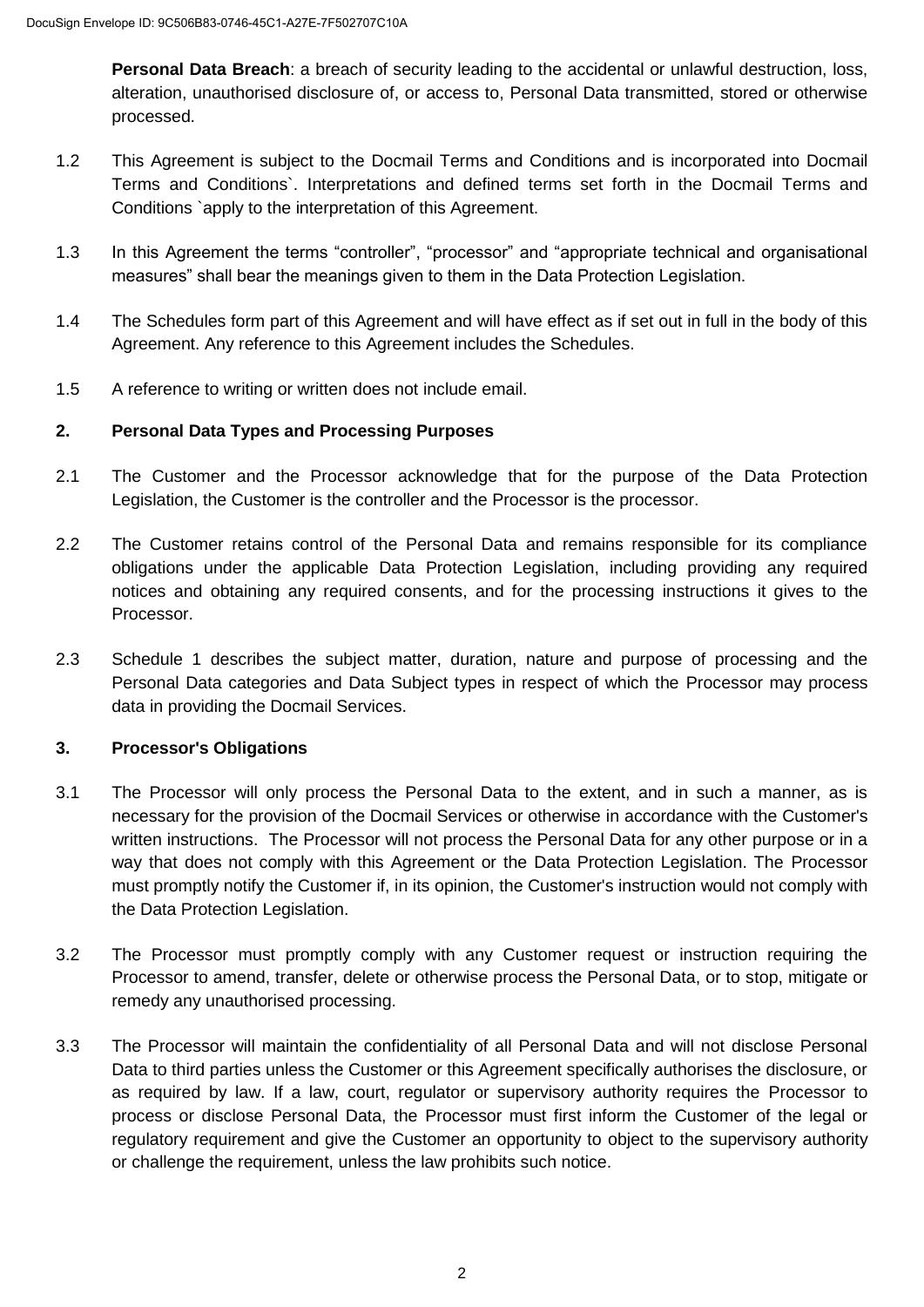- 3.4 The Processor will reasonably assist the Customer with meeting the Customer's compliance obligations under the Data Protection Legislation, taking in to account the nature of the Processor's processing and the information available to the Processor, including in relation to Data Subject rights, data protection impact assessments and reporting to and consulting with supervisory authorities under the Data Protection Legislation.
- 3.5 The Processor shall notify the Customer of any changes to Data Protection Legislation that may adversely affect the Processor's performance of the Docmail Service.

### **4. Processor's Employees**

- 4.1 The Processor will ensure that all employees:
	- (a) are informed of the confidential nature of the Personal Data and are bound by confidentiality obligations and use restrictions in respect of the Personal Data;
	- (b) have undertaken training on the Data Protection Legislation relating to handling Personal Data and how it applies to their particular duties; and
	- (c) are aware both of the Processor's duties and their personal duties and obligations under the Data Protection Legislation and this Agreement.
- 4.2 The Processor will conduct background checks consistent with applicable law on all of the Processor's employees with access to the Personal Data.

## **5. Security**

- 5.1 The Processor must at all times implement appropriate technical and organisational measures against unauthorised or unlawful processing, access, disclosure, copying, modification, storage, reproduction, display or distribution of Personal Data, and against accidental or unlawful loss, destruction, alteration, disclosure or damage of Personal Data. The Processor shall document those measures in writing and periodically review them to ensure they remain current and complete, at least annually.
- 5.2 The Processor must implement such measures to ensure a level of security appropriate to the risk involved, including as appropriate:
	- (a) the pseudonymisation and encryption of Personal Data;
	- (b) the ability to ensure the ongoing confidentiality, integrity, availability and resilience of processing systems and services;
	- (c) the ability to restore the availability and access to Personal Data in a timely manner in the event of a physical or technical incident; and
	- (d) a process for regularly testing, assessing and evaluating the effectiveness of the Processor's security measures.

## **6. Personal Data Breach**

6.1 The Processor will, without undue delay, notify the Customer if any Personal Data is lost or destroyed or becomes damaged, corrupted, or unusable. The Processor will restore such Personal Data at its own expense.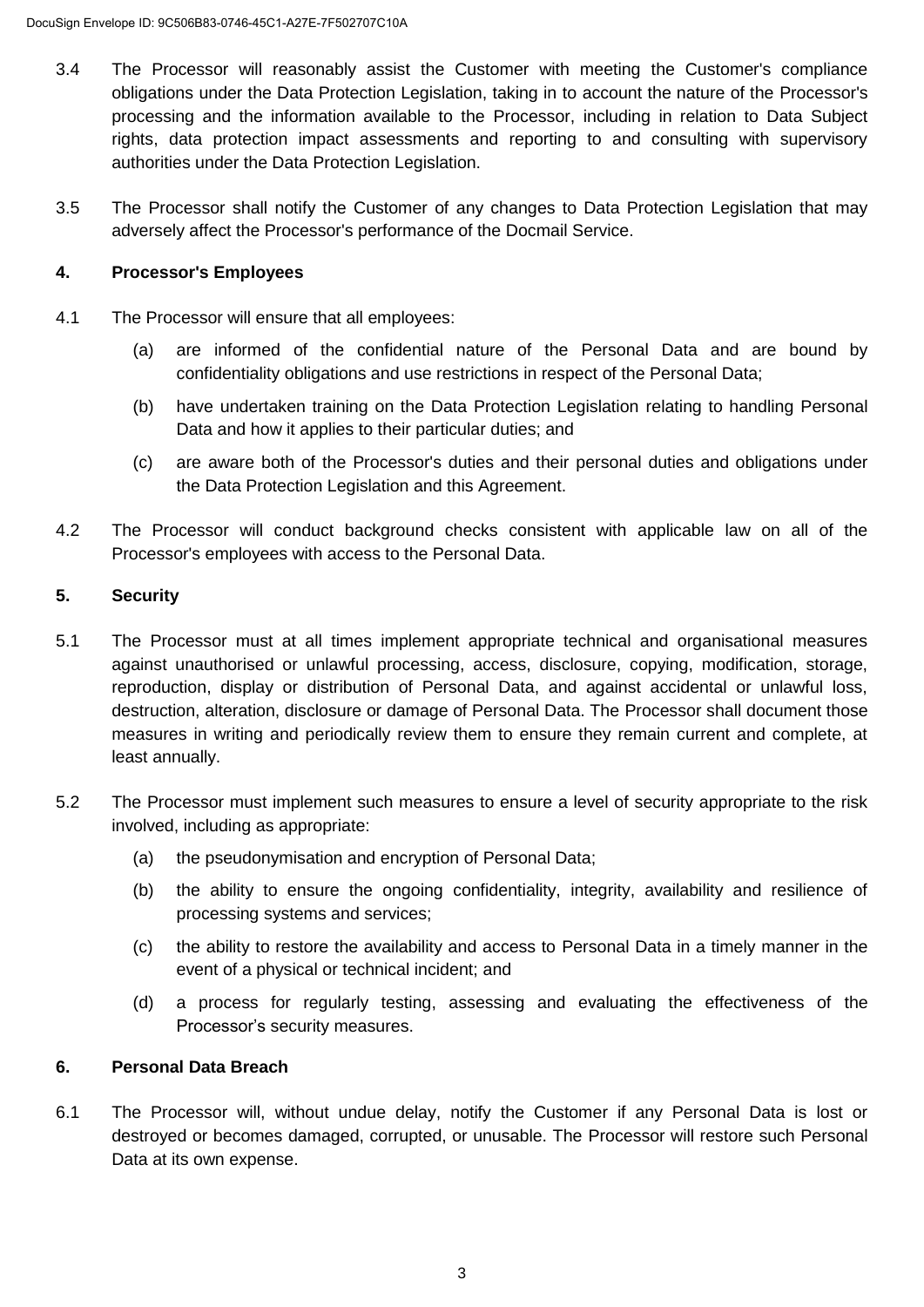- 6.2 The Processor will within 12 hours and without undue delay notify the Customer if it becomes aware of any Personal Data Breach.
- 6.3 Where the Processor becomes aware of a Personal Data Breach, it shall, without undue delay, also provide the Customer with the following information:
	- (a) description of the nature of the Personal Data Breach, including the categories and approximate number of both Data Subjects and Personal Data records concerned;
	- (b) the likely consequences; and
	- (c) description of the measures taken, or proposed to be taken to address (a) and/or (b), including measures to mitigate its possible adverse effects.
- 6.4 Immediately following any unauthorised or unlawful Personal Data processing or Personal Data Breach, the parties will co-ordinate with each other to investigate the matter. The Processor will reasonably co-operate with the Customer in the Customer's handling of the matter, including:
	- (a) assisting with any investigation;
	- (b) providing the Customer with physical access to any facilities and operations affected;
	- (c) facilitating interviews with the Processor's employees, former employees and others involved in the matter;
	- (d) making available all relevant records, logs, files, data reporting and other materials required to comply with all Data Protection Legislation or as otherwise reasonably required by the Customer; and
	- (e) taking reasonable and prompt steps to mitigate the effects and to minimise any damage resulting from the Personal Data Breach or unlawful Personal Data processing.
- 6.5 The Processor will not inform any third party of any Personal Data Breach without first obtaining the Customer's prior written consent, except when required to do so by law.
- 6.6 The Processor agrees that the Customer has the sole right to determine:
	- (a) whether to provide notice of the Personal Data Breach to any Data Subjects, supervisory authorities, regulators, law enforcement agencies or others, as required by law or regulation or in the Customer's discretion, including the contents and delivery method of the notice; and
	- (b) whether to offer any type of remedy to affected Data Subjects, including the nature and extent of such remedy.
- 6.7 The Processor will cover all reasonable expenses associated with the performance of the obligations under clause [6.2](#page--1-0) and clause [6.4](#page--1-1) unless the matter arose from the Customer's specific instructions, negligence, wilful default or breach of this Agreement, in which case the Customer will cover all reasonable expenses.
- 6.8 The Processor will also reimburse the Customer for actual reasonable expenses that the Customer incurs when responding to a Personal Data Breach to the extent that the Processor caused such a Personal Data Breach, including all costs of notice and any remedy as set out in clause [6.6.](#page--1-2)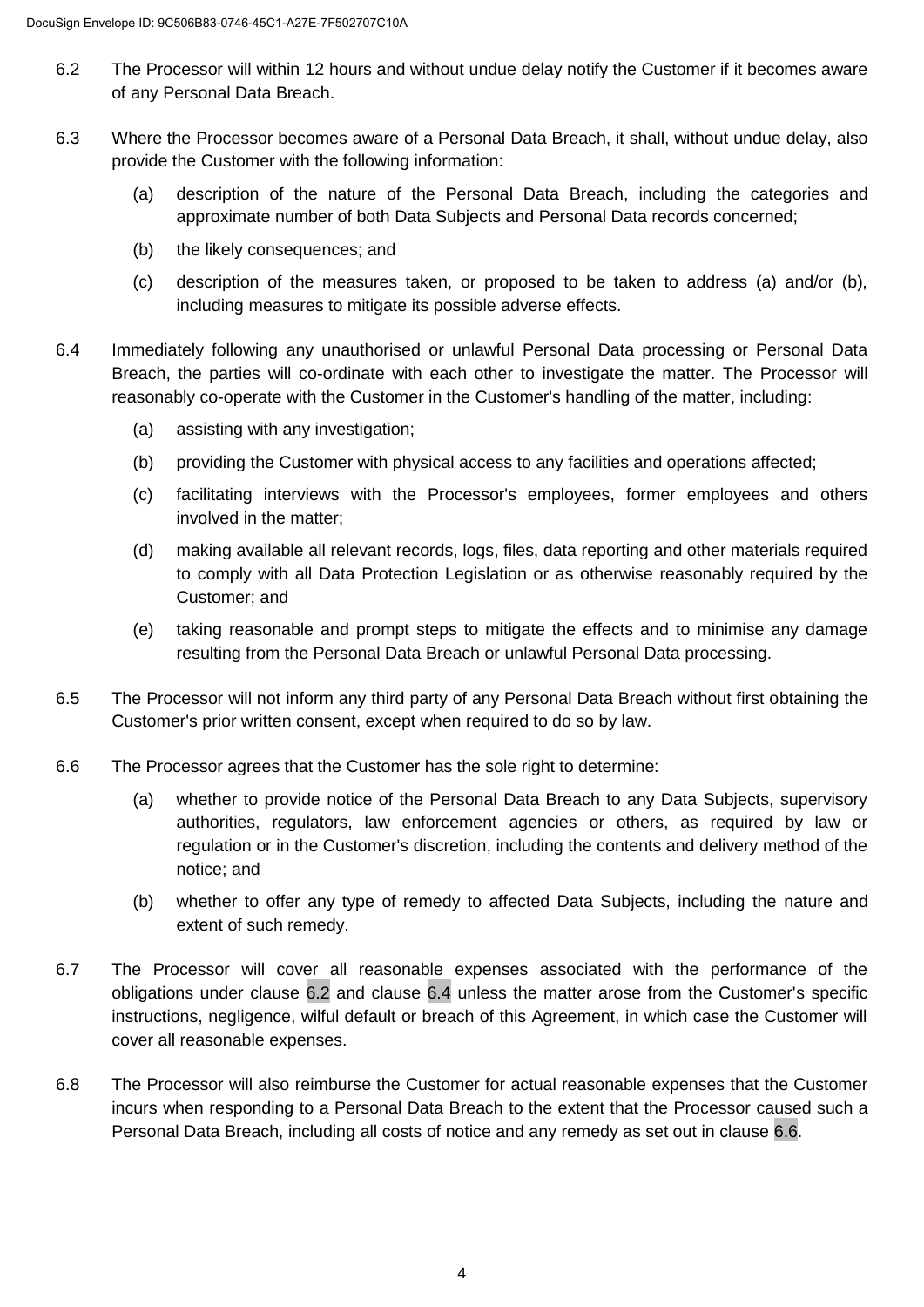# **7. Cross-border Transfers of Personal Data**

- 7.1 The Processor will not transfer personal data processed by the Processor to a third country or international organisation located both outside the United Kingdom and European Economic Area ("EEA"), without the prior written consent of the Customer and, where the Customer consents to such transfer, the Processor will:
	- (a) comply with the obligations set out in the Data Protection Legislation by ensuring that the third country or international organisation to which the Personal Data is transferred ensures an adequate level of protection for such Personal Data, or that appropriate safeguards for such Personal Data are provided for, in either case, as permitted by the Data Protection Legislation; and
	- (b) notwithstanding sub-clause 7.1 (a) above, comply with any reasonable instructions notified to it by the Customer and, upon the Customer's request, the Processor will enter into an agreement with the Customer on standard contractual clauses as approved by law from time to time, with annexes in such form as the Customer reasonably requires, to enable such transfer.

## **8. Subcontractors**

- 8.1 The Processor may only authorise a third party (subcontractor) to process the Personal Data if:
	- (a) the Customer provides prior written consent prior to the appointment of each subcontractor;
	- (b) the Processor enters into a written contract with the subcontractor that contains terms substantially the same as those set out in this Agreement, in particular, in relation to requiring appropriate technical and organisational data security measures, and, upon the Customer's written request, provides the Customer with copies of such contracts;
	- (c) the Processor maintains control over all Personal Data it entrusts to the subcontractor; and
	- (d) the subcontractor's contract terminates automatically on termination of this Agreement for any reason.
- 8.2 Those subcontractors approved as at the commencement of this Agreement are as set out in Schedule 1.
- 8.3 Where the subcontractor fails to fulfil its obligations under such written agreement, the Processor remains fully liable to the Customer for the subcontractor's performance of its agreement obligations.
- 8.4 The Parties consider the Processor to control any Personal Data controlled by or in the possession of its subcontractors.
- 8.5 On the Customer's written request, the Processor will audit a subcontractor's compliance with its obligations regarding the Customer's Personal Data and provide the Customer with the audit results.

## **9. Complaints, Data Subject Requests and Third-party Rights**

9.1 The Processor must, at no additional cost, take such technical and organisational measures as may be appropriate, and promptly provide such information to the Customer as the Customer may reasonably require, to enable the Customer to comply with: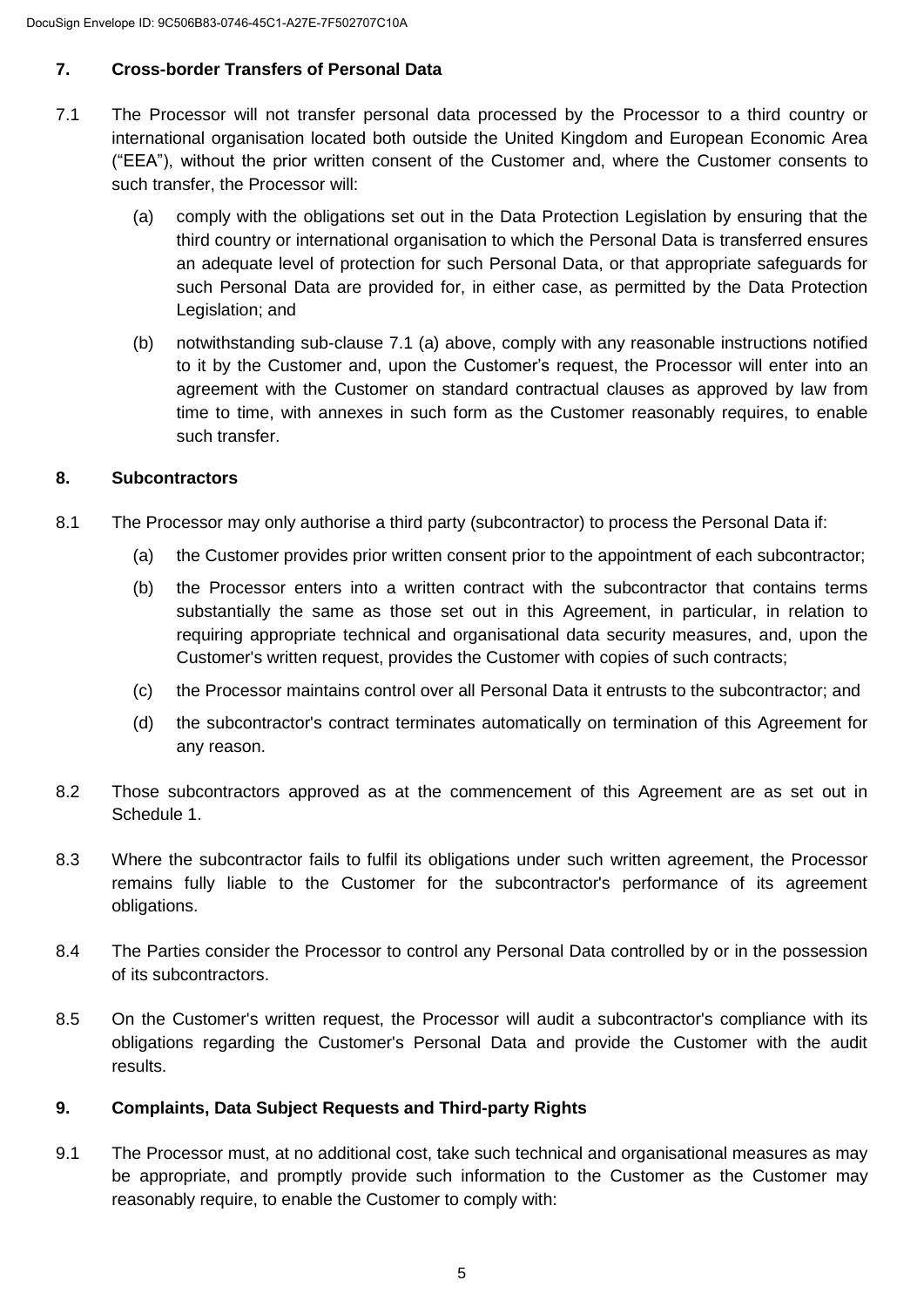- (a) the rights of Data Subjects under the Data Protection Legislation, including subject access rights, the rights to rectify and erase personal data, object to the processing and automated processing of personal data, and restrict the processing of personal data; and
- (b) information or assessment notices served on the Customer by any supervisory authority under the Data Protection Legislation.
- 9.2 The Processor must notify the Customer immediately if it receives any complaint, notice or communication that relates directly or indirectly to the processing of the Personal Data or to either party's compliance with the Data Protection Legislation.
- 9.3 The Processor must notify the Customer within two (2) working days if it receives a request from a Data Subject for access to their Personal Data or to exercise any of their related rights under the Data Protection Legislation.
- 9.4 The Processor will give the Customer its full co-operation and assistance in responding to any complaint, notice, communication or Data Subject request.
- 9.5 The Processor must not disclose the Personal Data to any Data Subject or to a third party other than at the Customer's request or instruction, as provided for in this Agreement or as required by law.

## **10. Term and Termination**

- 10.1 This Agreement will remain in full force and effect so long as:
	- (a) the Customer continues to use the Docmail Service; or
	- (b) the Processor retains any Personal Data related to the provision of the Docmail Service in its possession or control (**Term**).
- 10.2 Any provision of this Agreement that expressly or by implication should come into or continue in force on or after termination of the Docmail Service in order to protect Personal Data will remain in full force and effect.
- 10.3 If a change in any Data Protection Legislation prevents either party from fulfilling all or part of its obligations, the parties will suspend the processing of Personal Data until that processing complies with the new requirements. If the parties are unable to bring the Personal Data processing into compliance with the Data Protection Legislation within three (3) months, they may terminate the provision of the Docmail Service on written notice to the other party.

## **11. Data Return and Destruction**

- 11.1 At the Customer's request, the Processor will give the Customer a copy of or access to all or part of the Customer's Personal Data in its possession or control in the format and on the media reasonably specified by the Customer.
- 11.2 On termination of the Docmail Service for any reason or expiry of its term, the Processor will securely delete or destroy or, if directed in writing by the Customer, return and not retain, all or any Personal Data related to this Agreement in its possession or control.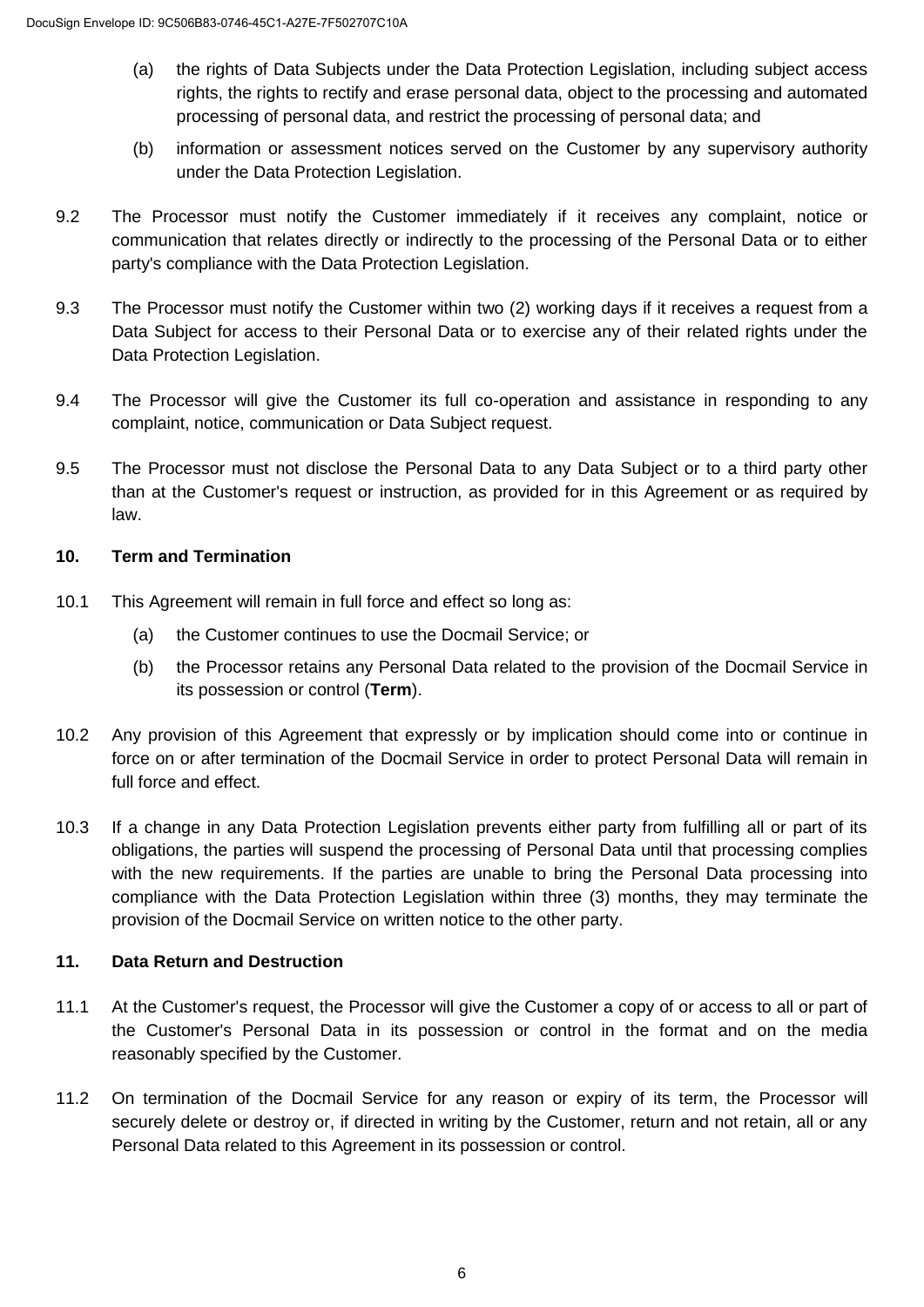- 11.3 If any law, regulation, or government or regulatory body requires the Processor to retain any documents or materials that the Processor would otherwise be required to return or destroy, it will notify the Customer in writing of that retention requirement, giving details of the documents or materials that it must retain, the legal basis for retention, and establishing a specific timeline for destruction once the retention requirement ends.
- 11.4 The Processor will certify in writing that it has destroyed the Personal Data within fourteen (14) days after it completes the destruction.

## **12. Records**

- 12.1 The Processor will keep detailed, accurate and up-to-date written records regarding any processing of Personal Data it carries out for the Customer, including but not limited to, the access, control and security of the Personal Data, approved subcontractors and affiliates, the processing purposes, categories of processing, any transfers of personal data to a third country and related safeguards, and a general description of the technical and organisational security measures referred to in clause [5.1](#page--1-3) (**Security**).
- 12.2 The Processor will ensure that the Records are sufficient to enable the Customer to verify the Processor's compliance with its obligations under this Agreement and the Processor will provide the Customer with copies of the Records upon request.
- 12.3 The Customer and the Processor must review the information listed in the Schedules to this Agreement once a year to confirm its current accuracy and update it when required to reflect current practices.

### **13. Audit**

- 13.1 The Processor will permit the Customer and its third-party representatives to audit the Processor's compliance with its Agreement obligations, on at least fourteen (14) days' notice, during the Term. The Processor will give the Customer and its third-party representatives all necessary assistance to conduct such audits. The assistance may include, but is not limited to:
	- (a) physical access to, remote electronic access to, and copies of the Records and any other information held at the Processor's premises or on systems storing Personal Data;
	- (b) access to and meetings with any of the Processor's personnel reasonably necessary to provide all explanations and perform the audit effectively; and
	- (c) inspection of all Records and the infrastructure, electronic data or systems, facilities, equipment or application software used to store, process or transport Personal Data.
- 13.2 The notice requirements in clause [13.1](#page--1-4) will not apply if the Customer reasonably believes that a Personal Data Breach occurred or is occurring, or the Processor is in breach of any of its obligations under this Agreement or any Data Protection Legislation.
- 13.3 If a Personal Data Breach occurs or is occurring, or the Processor becomes aware of a breach of any of its obligations under this Agreement or any Data Protection Legislation, the Processor will:
	- (a) promptly conduct its own audit to determine the cause;
	- (b) produce a written report that includes detailed plans to remedy any deficiencies identified by the audit;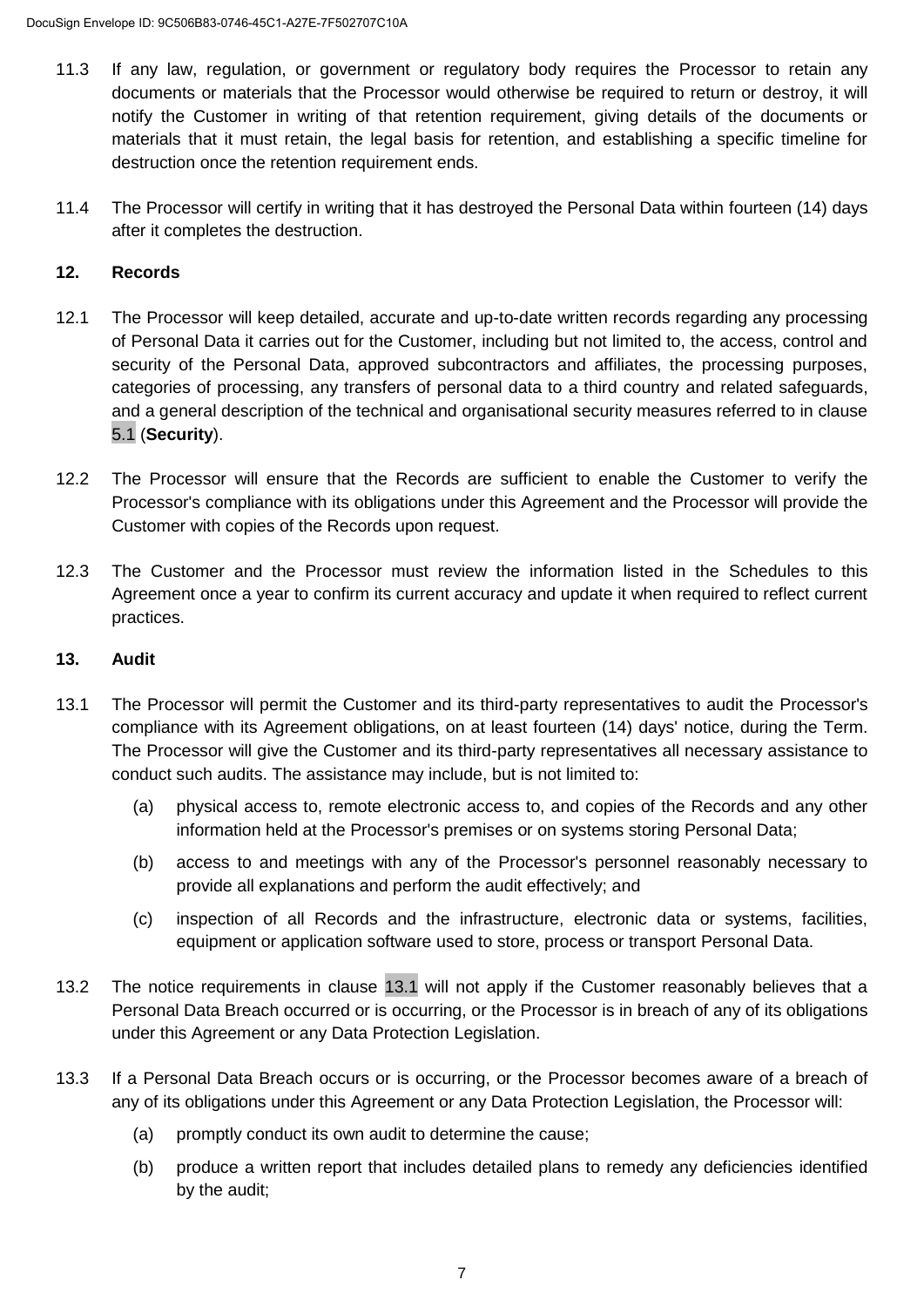- (c) provide the Customer with a copy of the written audit report; and
- (d) remedy any deficiencies identified by the audit as soon as practicable.
- 13.4 At least once a year, the Processor will conduct site audits of its Personal Data processing practices and the information technology and information security controls for all facilities and systems used in complying with its obligations under this Agreement, including, but not limited to, obtaining a network-level vulnerability assessment performed by a recognised third-party audit firm based on recognised industry best practices.
- 13.5 On the Customer's written request, the Processor will make all of the relevant audit reports available to the Customer for review. The Customer will treat such audit reports as the Processor's confidential information under this Agreement.
- 13.6 The Processor will promptly address any exceptions noted in the audit reports with the development and implementation of a corrective action plan by the Processor's management.

## **14. Warranties**

- 14.1 The Processor warrants and represents that:
	- (a) its employees, subcontractors and agents have received the required training on the Data Protection Legislation relating to the Personal Data;
	- (b) it and anyone operating on its behalf will process the Personal Data in compliance with the Data Protection Legislation;
	- (c) it has no reason to believe that the Data Protection Legislation prevents it from providing the Docmail Service; and
	- (d) considering the current technology environment and implementation costs, it will take appropriate technical and organisational measures to prevent the unauthorised or unlawful processing of Personal Data and the accidental loss or destruction of, or damage to, Personal Data, and ensure a level of security appropriate to:
		- (i) the harm that might result from such unauthorised or unlawful processing or accidental loss, destruction or damage;
		- (ii) the nature of the Personal Data protected; and
		- (iii) comply with its information and security policies, including the security measures required in clause [5.1.](#page--1-3)
- 14.2 The Customer warrants and represents that the Processor's use of the Personal Data as specifically instructed by the Customer will comply with the Data Protection Legislation.

## **15. Notice**

- 15.1 Any notice or other communication given to a party under or in connection with this Agreement must be in writing and delivered to the address of the party at the top of page 1.
- 15.2 Clause [15.1](#page--1-5) does not apply to the service of any proceedings or other documents in any legal action or, where applicable, any arbitration or other method of dispute resolution.
- 15.3 A notice given under this agreement is not valid if sent by email.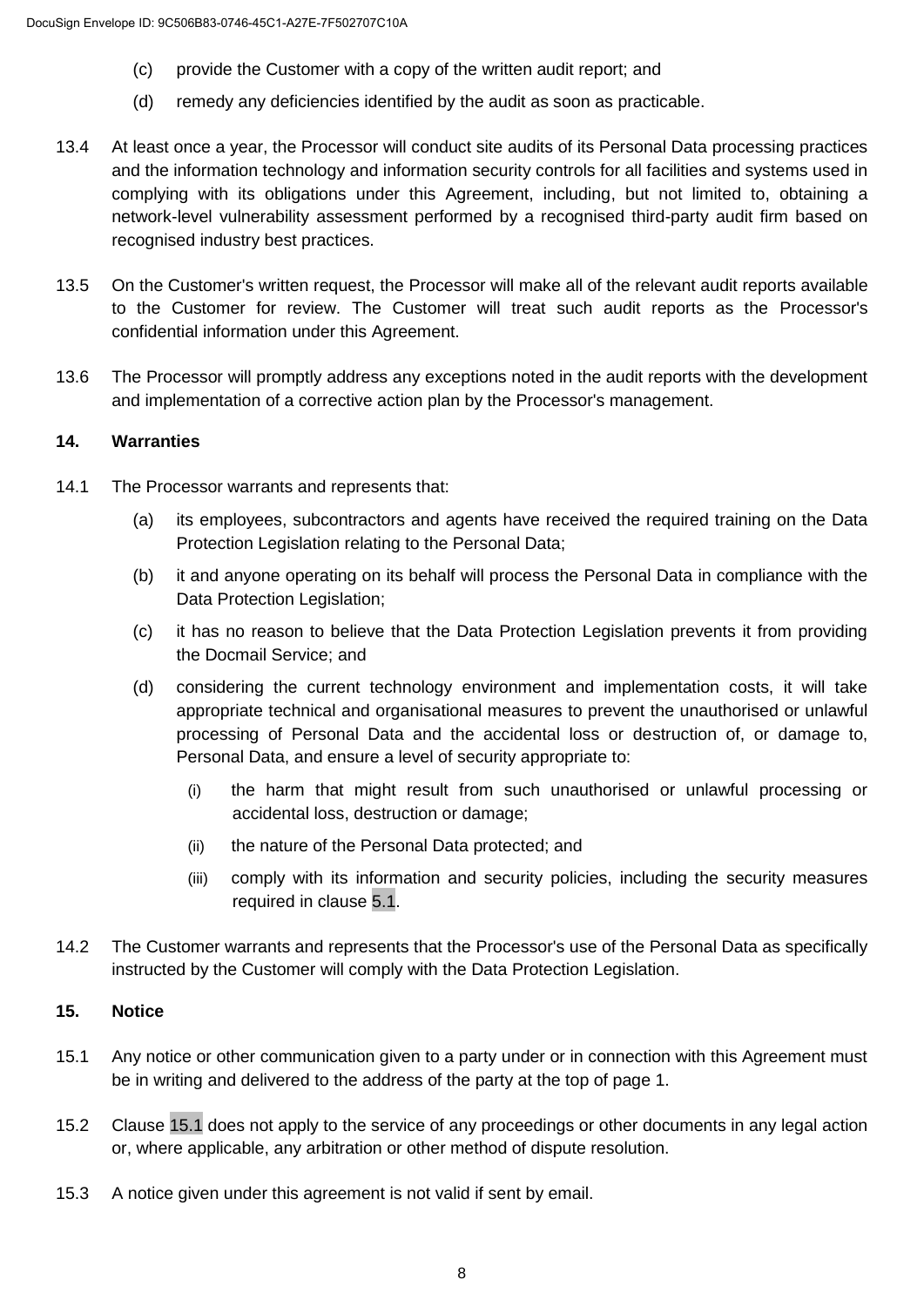### **16. Electronic Signatures**

This agreement may be signed by way of electronic signature, as defined in section 7 (2) of the Electronic Communications Act 2000.

## **17. Governing Law and Jurisdiction**

This Agreement shall be governed by and construed in accordance with the laws of England and Wales and the parties hereby submit to the exclusive jurisdiction of the English courts.

This agreement has been entered into on the date stated at the beginning of it.

|                                                                 | -DocuSigned by:                          |
|-----------------------------------------------------------------|------------------------------------------|
| Signed by Jon Marsh, Group Commercial Director                  | Jon Marsh<br>BA9A13CE3C3A44E.            |
| for and on behalf of CFH Docmail Ltd (company number: 01716891) | <b>Director</b>                          |
| Signed by (name):                                               |                                          |
| for and on behalf of (company):                                 | Director/Partner/Authorised<br>Signatory |
| <b>Company Number:</b>                                          |                                          |
| <b>Registered Address:</b>                                      |                                          |
| Date:                                                           |                                          |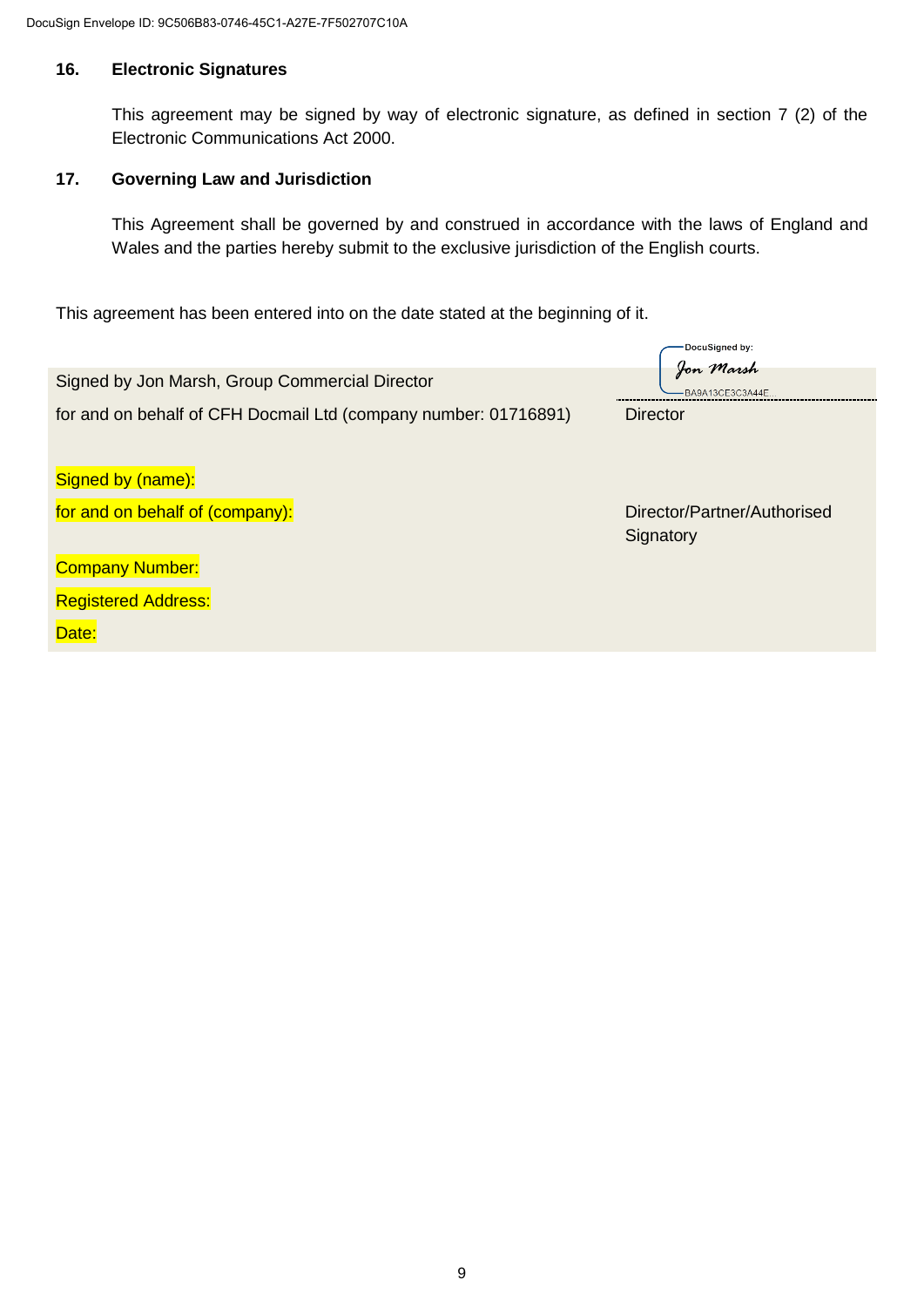#### **Schedule 1**

### **Data Processing Particulars**

### **Subject matter of the processing**

The processing of Personal data for the Customer for the provision of the Docmail Services.

### **Duration of the processing**

Whilst the Processor is providing the Docmail Services.

### **Nature and purposes of the processing**

The nature of the processing means any operation such as collection, recording, organisation, structuring, storage, development, testing, retrieval, consultation, use, disclosure by transmission, dissemination or otherwise making available, alignment or combination, restriction, erasure or destruction of data (whether or not by automated means) etc.

Personal Data is processed for the purpose of providing the Docmail Services.

### **Type of Personal Data**

The Personal Data may include any combination of the following:

Direct identifying information (e.g. name, address, email address, telephone, National Insurance or Passport number, NHS number, DSS number);

Indirect identifying information (e.g. job title, gender, date of birth, pay);

### **Categories of Data Subject**

Persons with whom the Customer wishes or needs to communicate.

#### **Retention of Personal Data**